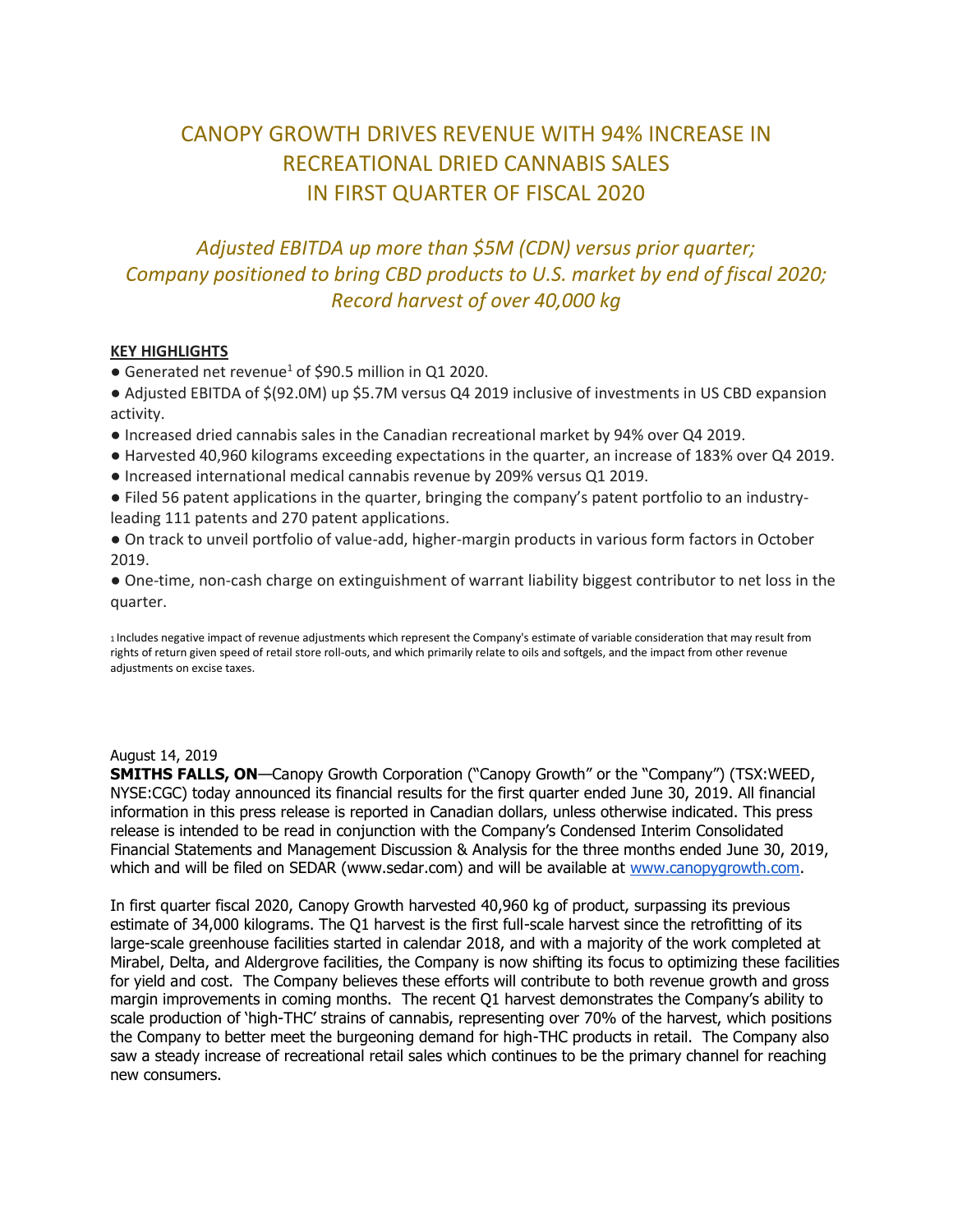"The Company has two primary objectives as we complete Q1 2020 and look to the remainder of the fiscal year," said Mark Zekulin, CEO, Canopy Growth. "First, the Company remains focused on laying the foundation for dominance in an emerging global opportunity. This means investments in developing intellectual property, building brands, building international reach, and ensuring scaled production capability for current and future products. Second, we are fixated on the process of evolving from builders to operators over the remainder of this fiscal year, meaning that as our expansion program comes to a close in Canada, and as new value-add products come to market in Canada, we demonstrate a sustainable, high margin, profitable Canadian business."

"Fiscal 2020 is going to be another exciting time for the cannabis industry as we close in on the launch of new product formats. Our recent harvests are proof that our focus on operational excellence is working, and we look forward to showing both our Canadian and U.S. customers what we've been working on behind the scenes to prepare for the next wave of products coming later this year," said Zekulin. "Internationally we are now executing on the infrastructure we have spent the last several years building, with just under 1,000 kg or kg equivalents of dried flower, oil and softgel products exported from Canada since April 1, and domestic, commercial production now underway in Germany  $(C^3)$ , Denmark (Spectrum Therapeutics) and the United States (CBD only)."

In Canada, the Company believes that macro events are increasingly relevant to its performance today and through the remainder of the fiscal year. Having built an ambitious sales and operations structure, the Company looks forward to the successful launch of new cannabis formats and an acceleration in store openings across the country. Today, both Ontario and Quebec – Canada's two most populous provinces – have one store for every 595,000 and 495,000 people, respectively, versus a saturation rate in Colorado, for example, of 10,000. The Company as such applauds announcements by both provinces to license further retail locations. The Company will continue to examine alignment of its strategy to market dynamics as the Canadian retail landscape unfolds, but remains confident in its Canadian plans today, the long-term potential of the Canadian market, and Canopy's positioning to succeed as the market develops.

In the United States market, our team has been actively developing a range of high-quality CBD products and product marketing plans and securing the production resources necessary to bring products to the U.S. market by the end of this fiscal year. The Company has developed a broad CBD product offering that includes skincare and cosmetics, topical creams, vape products, beverages, edibles, oils and softgels, and remains on track to unveil CBD products this fiscal year.

The Company has been working since this past January to identify and contract a robust, scalable supply chain to get CBD products into the market. In addition to the thousands of acres of hemp planted in the United States, the U.S. team has already procured quantities of hemp biomass for processing. The Company's supply chain will be augmented, starting next fiscal year, by corporate assets including extraction and production resources at the Company's facility in Kirkwood, New York as well as additional manufacturing facilities for producing vape and beverage products, in select locations in the United States. The Company has already begun work on these facilities, though all locations have not yet been announced.

To stand up a new CBD business in the United States, the Company has made significant pre-revenue investments in building a strong team, having established offices in California and Colorado over the past two quarters, with additional offices coming in Illinois and New York. Further, significant headquarters resources, as reflected in Adjusted EBITDA losses attributed to corporate operations below, are devoted to U.S. and global expansion plans.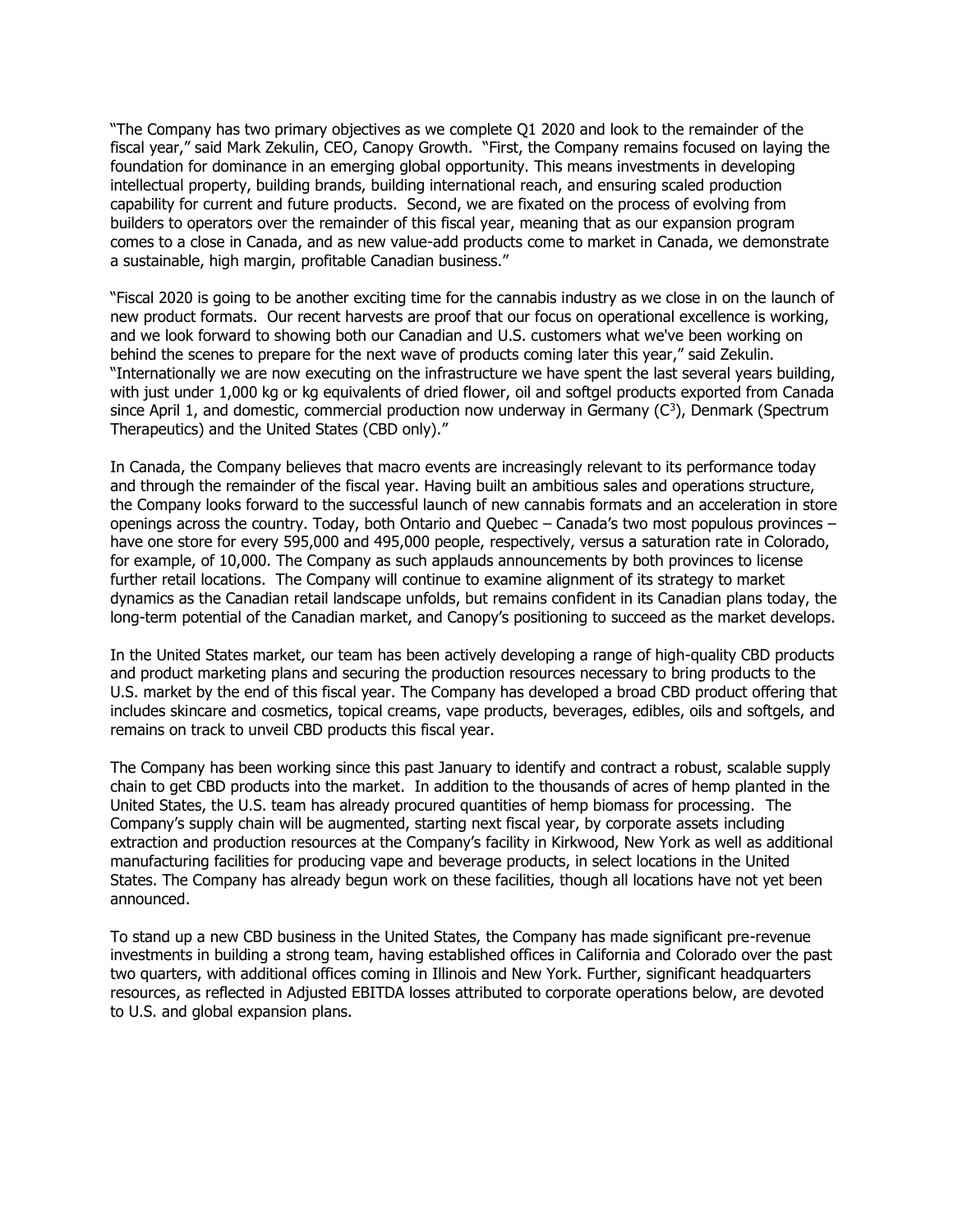|                                                                                     | Q1                | Q1   |           | %         |
|-------------------------------------------------------------------------------------|-------------------|------|-----------|-----------|
| (CDN millions, except where indicated)                                              | 2020              | 2019 |           | Change    |
| Gross revenue <sup>1</sup>                                                          | \$<br>103.4       | Ś.   | 25.9      | 299%      |
| Net revenue <sup>2</sup>                                                            | \$<br>90.5        | \$   | 25.9      | 249%      |
| Gross margin percentage, before fair value impacts<br>in cost of sales <sup>3</sup> | 15%               |      | 43%       | $-28%$    |
| Operating expenses <sup>4</sup>                                                     | \$<br>229.2       | - \$ | 72.7      | 215%      |
| Adjusted EBITDA <sup>5</sup>                                                        | \$<br>(92.0)      | \$   | (22.5)    | 309%      |
| Attributed as follows:                                                              |                   |      |           |           |
| - Operations and corporate overhead                                                 | \$<br>$(57.8)$ \$ |      | (11.6)    | 398%      |
| - Strategic investments and business development                                    | \$<br>$(18.0)$ \$ |      | (1.9)     | 847%      |
| - Non-operating or under-utilized facilities                                        | \$<br>$(16.2)$ \$ |      | (9.0)     | 80%       |
| Loss on extinguishment of warrants <sup>6</sup>                                     | \$(1, 176.4) \$   |      |           | <b>NM</b> |
| Net loss                                                                            | \$ (1,281.2) \$   |      | (91.0)    | 1308%     |
| Kilograms harvested (kilograms)                                                     | 40,960            |      | 9,685     | 323%      |
| Inventory and biological assets                                                     | \$<br>496.6       | \$   | 341.1     | 46%       |
| Cash, cash equivalents and marketable securities                                    | 3,140.9           |      | \$4,515.0 | $-30%$    |

### **First Quarter Fiscal 2020 Financial and Operational Summary**

NM = Not Meaningful

 $^{\rm 1}$  Includes other revenue adjustments which represent the Company's estimate of variable consideration that may result from rights of return, and which primarily relate to oils and gelcaps.

 $^{\text{2}}$  Includes other revenue adjustments, and the impact from other revenue adjustments on excise taxes.

 $^{\rm 3}$  Gross margin percentage, before fair value impacts in cost of sales, is a non-IFRS measure. See "Non-IFRS Measures" below.

 $^{\text{4}}$  Includes a total of \$100.1 million of share-based compensation expense and depreciation and amortization, which are non-cash expenses.

 $^{\rm 5}$  Adjusted EBITDA is a non-IFRS measure. See "Non-IFRS Measures" below.

 $^6$  Relates to a non-cash loss on the extinguishment of warrants held by Constellation upon the amendment of the Investor Rights Agreement between Canopy Growth and Constellation.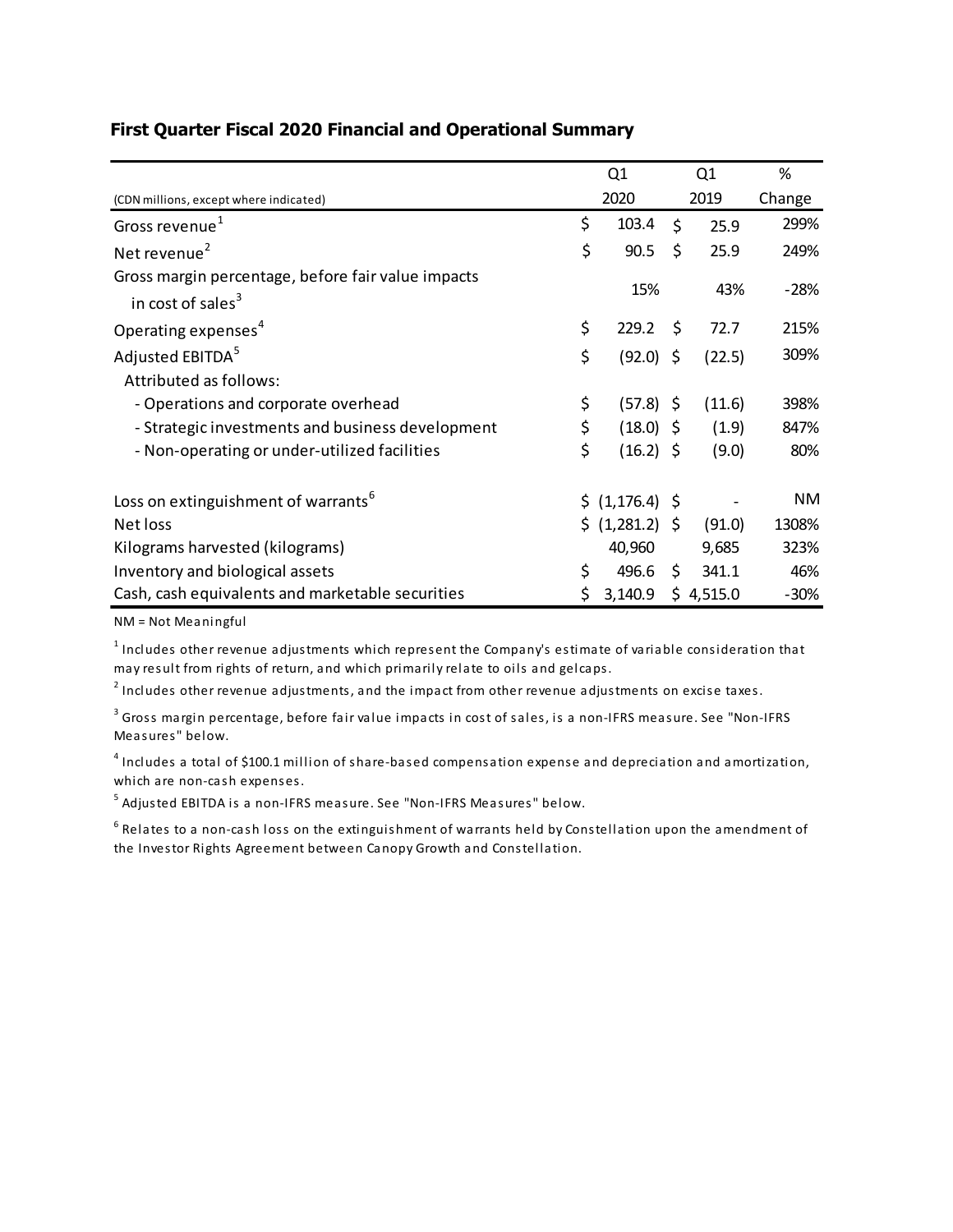#### **First Quarter Fiscal 2020 Revenue Highlights**

|                                                                            |   | Q1    |   | Q1   | %         |
|----------------------------------------------------------------------------|---|-------|---|------|-----------|
| (CDN millions)                                                             |   | 2020  |   | 2019 | Change    |
| Canadian recreational cannabis revenue - Business to business <sup>1</sup> |   | 50.4  | S |      | <b>NM</b> |
| Canadian recreational cannabis revenue - Business to consumer              |   | 10.6  |   |      | <b>NM</b> |
| Canadian medical cannabis revenue                                          |   | 13.1  | S | 21.3 | $-38%$    |
| Canadian cannabis gross revenue                                            |   | 74.1  | S | 21.3 | 248%      |
| International medical cannabis revenue                                     |   | 10.5  | S | 3.4  | 209%      |
| Cannabis gross revenue                                                     |   | 84.6  | Ś | 24.7 | 243%      |
| Other revenue                                                              |   | 18.8  | S | 1.2  | 1467%     |
| <b>Gross revenue</b>                                                       | Ś | 103.4 | Ś | 25.9 | 299%      |
| Excise taxes <sup>2</sup>                                                  |   | 12.9  |   |      | <b>NM</b> |
| Net revenue                                                                |   | 90.5  |   | 25.9 | 249%      |

 $^1$  Includes other revenue adjustments which represent the Company's estimate of variable consideration that may result from rights of return, and which primarily relate to oils and gelcaps.

 $2$  Excise taxes is presented net of the impact from other revenue adjustments.

### **First Quarter Fiscal 2020 Product Sales Highlights**

|                                                        | Q <sub>1</sub>       | Q1    | %      |
|--------------------------------------------------------|----------------------|-------|--------|
| (CDN millions, except where indicated)                 | 2020                 | 2019  | Change |
| Recreational                                           |                      |       |        |
| Dry cannabis sales (kilograms)                         | 7,673                |       | NM.    |
| Dry cannabis revenue                                   | \$<br>$60.8 \quad $$ |       | NM.    |
| Cannabis oil and softgels sales (kilogram equivalents) | 1,387                |       | NM.    |
| Cannabis oil and softgels revenue <sup>1</sup>         | \$<br>$0.2 \quad$ \$ |       | NM.    |
| Medical                                                |                      |       |        |
| Dry cannabis sales (kilograms)                         | 807                  | 2,244 | $-64%$ |
| Dry cannabis revenue                                   | \$<br>$7.2 \quad$    | 18.4  | $-61%$ |
| Cannabis oil and softgels sales (kilogram equivalents) | 682                  | 451   | 51%    |
| Cannabis oil and softgels revenue                      | \$<br>16.4           | 6.3   | 160%   |

 $1$  Includes other revenue adjustments which represent thre Company's estimate of variable consideration that may result from rights of return.

Canopy Growth sold 10,549 kilograms and kilogram equivalents in Q1 2020, up 13% over Q4 2019. In Q1 2020, the Company generated gross revenue of \$60.8 million from the sale of dry flower format products in the Canadian recreational market, representing an increase of 88% from dried flower sales in Q4 2019. Included in dried cannabis sales in Q1 2020 are sales of 1.4 million higher-margin, pre-rolled cannabis products which represented \$9.7 million – or 16% – of our total recreational cannabis revenue.

In Q1 2020, the Company generated gross revenue in the medical market totaling \$23.6 million, of which \$16.4 million dollars or 70% of gross medical revenue was generated by oil sales. Oil sales in the medical market include sales by subsidiary  $C^3$ , as well as the Company's traditional finished oils and softgels. Dried flower sales accounted for \$7.2 million dollars of gross medical revenue.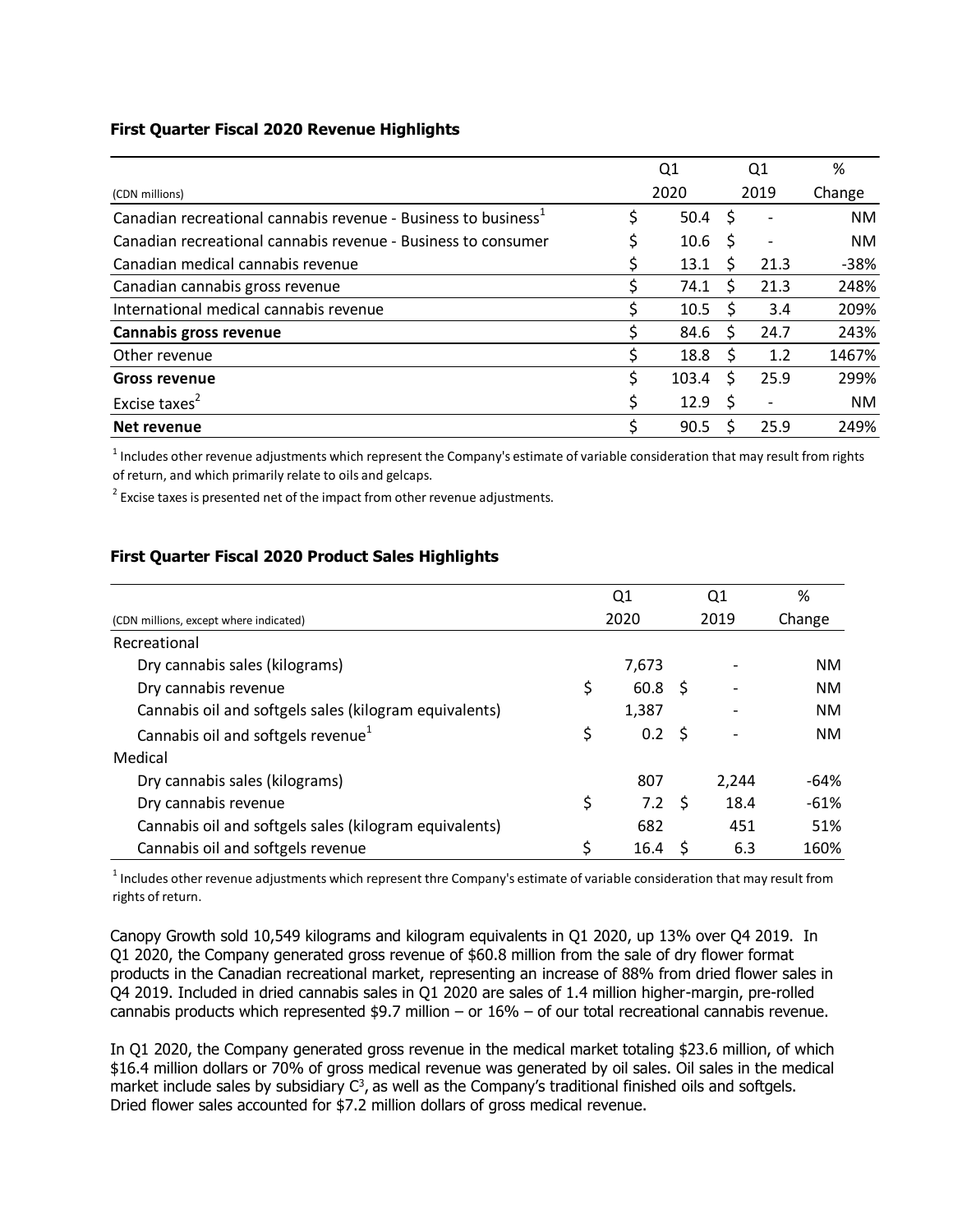During Q1 2020, we evaluated the form, strain, and estimated on-hand provincial and territorial inventory levels against the recent demand and sales trends that have been observed in the recreational market to ensure we make adjustments to our supply chain based on the purchasing preferences of recreational consumers. As a result of this evaluation, we believe that the risk of an over-supply of certain oil and softgel formats may exist in certain markets due, in part, to incomplete retail platforms in most provinces. Based on this assessment, we have estimated variable consideration that may result from rights of return in the amount of \$8 million dollars in gross revenue, which corresponds to estimated future returns of \$6.4 million, net of excise tax, and the estimated return amount has been reflected in net revenue.

#### **First Quarter Fiscal 2020 Gross Margin (before the fair value impacts in cost of sales) Overview (See Non-IFRS Measures)**

Gross margin before fair value impacts in cost of sales in Q1 2020 was \$13.2 million, or 15% of net revenue. Comparatively, in Q1 2019 gross margin before fair value impacts in cost of sales was \$11.1 million, or 43% of net revenue. The lower gross margin percentage in Q1 2020 was primarily attributable to the impact of operating costs of \$16.2 million relating to facilities not yet cultivating cannabis or producing cannabis-related products, or which had under-utilized capacity that resulted in adjustments related to the net realizable value of inventory. Additionally, there was a shift in product mix in Q1 2020 away from higher-margin, advanced manufactured products due to inventories evening out.

Canopy continues to invest in the finalization of our Canadian cultivation facilities, our hemp-based CBD business, and our advanced manufacturing capabilities in Smiths Falls, Ontario in preparation for the second phase of Canadian recreational cannabis. We expect our gross margins to improve in the coming quarters when all of the cultivation & processing are in use and approaching planned capacity.

Inventory production costs expensed to cost of sales for Q1 2020 were \$77.3 million as compared to \$14.8 million in Q1 2019. These costs were primarily comprised of the costs of the inventory sold in the period, distribution charges, and the operating costs relating to facilities that were not yet cultivating cannabis, producing cannabis-related products, or had under-utilized capacity.

|                                               |   | Q1    |    | Q1   | %      |
|-----------------------------------------------|---|-------|----|------|--------|
| (CDN millions)                                |   | 2020  |    | 2019 | Change |
| Sales and marketing                           | S | 45.1  | Ŝ  | 17.3 | 161%   |
| Research and development                      |   | 8.5   |    | 0.8  | 963%   |
| General and administration                    | S | 62.3  | S  | 19.6 | 218%   |
| Acquisition-related costs                     |   | 13.2  | Ŝ. | 1.9  | 595%   |
| Share-based compensation expense <sup>1</sup> |   | 87.3  | S  | 30.1 | 190%   |
| Depreciation and amortization <sup>1</sup>    | S | 12.8  |    | 3.0  | 327%   |
| Total                                         |   | 229.2 |    | 72.7 | 215%   |

#### **First Quarter Fiscal 2020 Operating Expense Summary**

 $^1$  Share-based compensation expense and depreciation and amoritization are non-cash expenses

The increase in sales and marketing expense in Q1 2020 over the comparative period was primarily due to increased staffing as we build-out our network of Tweed and Tokyo Smoke-branded retail stores in Canada; increased number of employees in our marketing and sales functions supporting our domestic and international markets; investments aimed at driving brand awareness and educating consumers through various marketing and promotional campaigns. In addition, we're also investing ahead of revenue to prepare for marketing campaigns for the launch of the second phase of recreational cannabis consumer products in Canada, as well as CBD products in the United States, both expected later this year.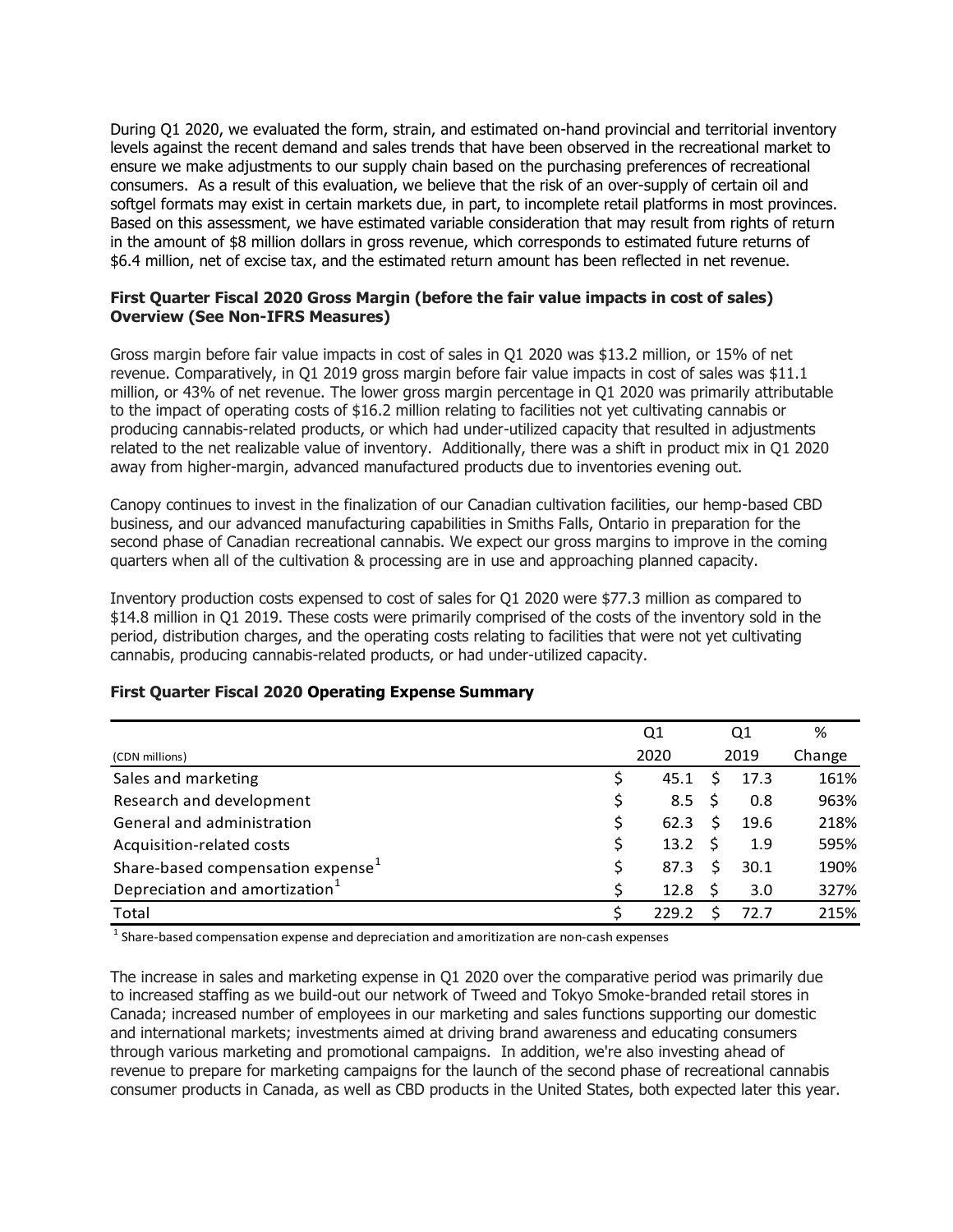The increase in research and development expense in Q1 2020 over Q1 2019 was due to Canopy Growth's investment in new research and development efforts. Included in this are costs associated with hiring advanced degree researchers and engineers, in areas of vape R&D, plant genetics, applied technology and cannabis-based medical therapy clinical research. The new efforts resulted in the Company incurring higher compensation costs associated with the teams conducting research and development activities, costs associated with advanced product and system development and testing, as well as costs associated with conducting external laboratory testing and clinical trials for CBD-based human and animal health products.

General and administration expense in Q1 2020 were higher than Q1 2019 due to an increase in costs associated with enhancing our finance and information technology capabilities, higher public company compliance and regulatory requirements, and administrative costs associated with expanding our operations.

Acquisition-related costs in Q1 2020 increased significantly over Q1 2019 due higher merger and acquisition activity during the current period, most notably entering into and implementing the plan of arrangement with Acreage and closing the acquisitions of  $C<sup>3</sup>$  and This Works.

The increase in share-based compensation expense is primarily attributable to the continued increase in the number of stock options granted to employees, which is primarily related to the increase in the number of employees of the Company from approximately 1,400 at June 30, 2018 to approximately 3,850 at June 30, 2019. The number of outstanding stock options increased from 19.0 million at June 30, 2018 to 30.7 million at June 30, 2019. Additionally, the grant date fair value of the stock options has increased over the past year, which is primarily attributable to the Company's higher stock price.

#### **First Quarter Fiscal 2020 Adjusted EBITDA summary (See Non-IFRS Measures)**

Adjusted EBITDA in Q1 2020 amounted to a loss of \$92.0 million, reflecting continuing losses in our core operations in Canada and Europe as we scale as a new business serving a completely new sector, make investments ahead of revenue in many new markets around the world, and make investments in R&D that we believe will generate future value as we build a portfolio of intellectual property that can be used to generate new profit streams in the future. The Company believes these pre-revenue investments are necessary to position the Company to generate a significant and sustained increase in shareholder value over the long-term.

Total other expense, net was \$1.1 billion in Q1 2020 as compared to \$63 million in Q1 2019. The increase is primarily attributable to a non-cash charge of \$1.2 billion on the extinguishment of warrants held by Constellation Brands ("Constellation") upon the amendment of the Investor Rights Agreement between Canopy Growth and Constellation.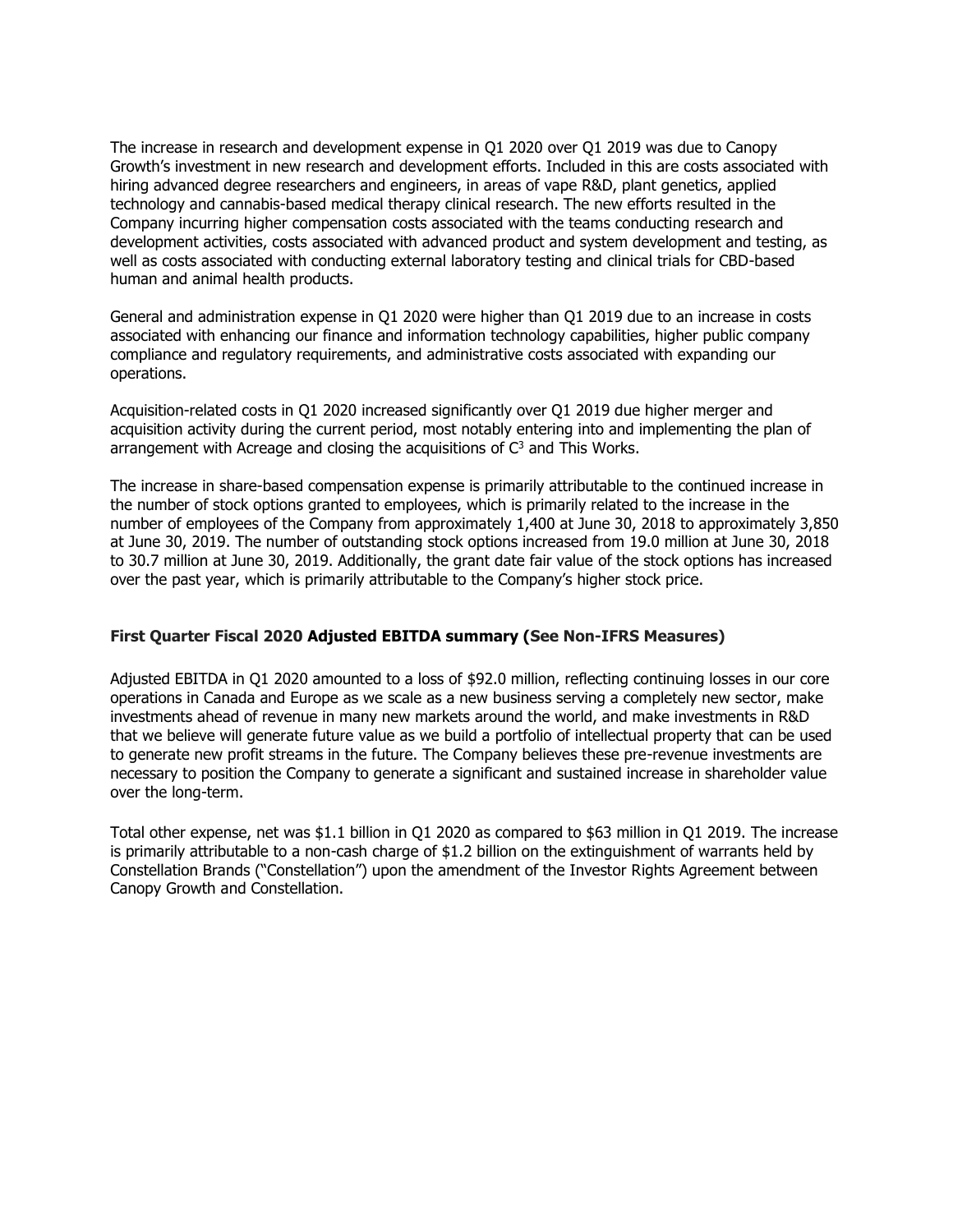#### **First Quarter Fiscal 2020 Earnings Summary**

|                                                  | Q1              | Q1     | %      |
|--------------------------------------------------|-----------------|--------|--------|
| (CDN millions, except share amounts)             | 2020            | 2019   | Change |
| Adjusted EBITDA <sup>1</sup>                     | \$<br>(92.0)    | (22.5) | 309%   |
| Attributed as follows:                           |                 |        |        |
| - Operations and corporate overhead              | \$<br>(57.8) \$ | (11.6) | 398%   |
| - Strategic investments and business development | (18.0) \$       | (1.9)  | 847%   |
| - Non-operating or under-utilized facilities     | \$<br>(16.2) \$ | (9.0)  | 80%    |
| Net loss                                         | $(1,281.2)$ \$  | (91.0) | 1308%  |
| Net loss per share (basic and diluted)           | (3.70)          | (0.40) | 825%   |

 $^{\rm 1}$  Adjusted EBITDA is a non-IFRS measure. See "Non-IFRS Measures" below.

### **First Quarter Fiscal 2020 Balance Sheet and Cash Flow Summary**

At June 30, 2019, the Company's cash and cash equivalents available and marketable securities totaled \$3.1 billion, representing a decrease of \$1.4 billion from March 31, 2019. The primary uses of cash during the quarter were the acquistions of  $C<sup>3</sup>$  and This Works (\$430.9 million), the premium paid for the Acreage call option (\$395.2 million), and capital spending for infrastructure (\$211.8 million), with the balance related to ongoing debt servicing and funding for operational losses.

Inventory at June 30, 2019 amounted to \$393.7 million (March 31, 2018 - \$262.1 million), including \$93.1 million in finished goods and \$247.2 million of work-in-progress. In addition, biological assets amounted to \$102.9 million, which together with inventory totaled \$496.6 million.

#### **Events Subsequent to First Quarter Fiscal 2020**

- On July 2, 2019 Mark Zekulin was appointed as sole Chief Executive Officer and Rade Kovacevic was appointed President of the Company upon the termination of Bruce Linton as Co-Chief Executive Officer of the Company. A search has commenced to identify Mr. Zekulin's replacement as the Company's Chief Executive Officer.
- On August 9, 2019 the Company announced that it had entered into an agreement to acquire all of the remaining unowned shares in Beckley Canopy Therapeutics ("BCT"), a global cannabinoid-based medical researcher. The closing of the transaction is subject to regulatory approval and certain other closing conditions.

The unaudited Consolidated Financial Statements and Management's Discussion and Analysis for the three months June 30, 2019 will be filed on SEDAR, and will be available at [www.sedar.com.](http://www.sedar.com/) The basis of financial reporting in the Unaudited Condensed Consolidated Financial Statements and Management's Discussion and Analysis is in thousands of Canadian dollars, unless otherwise indicated.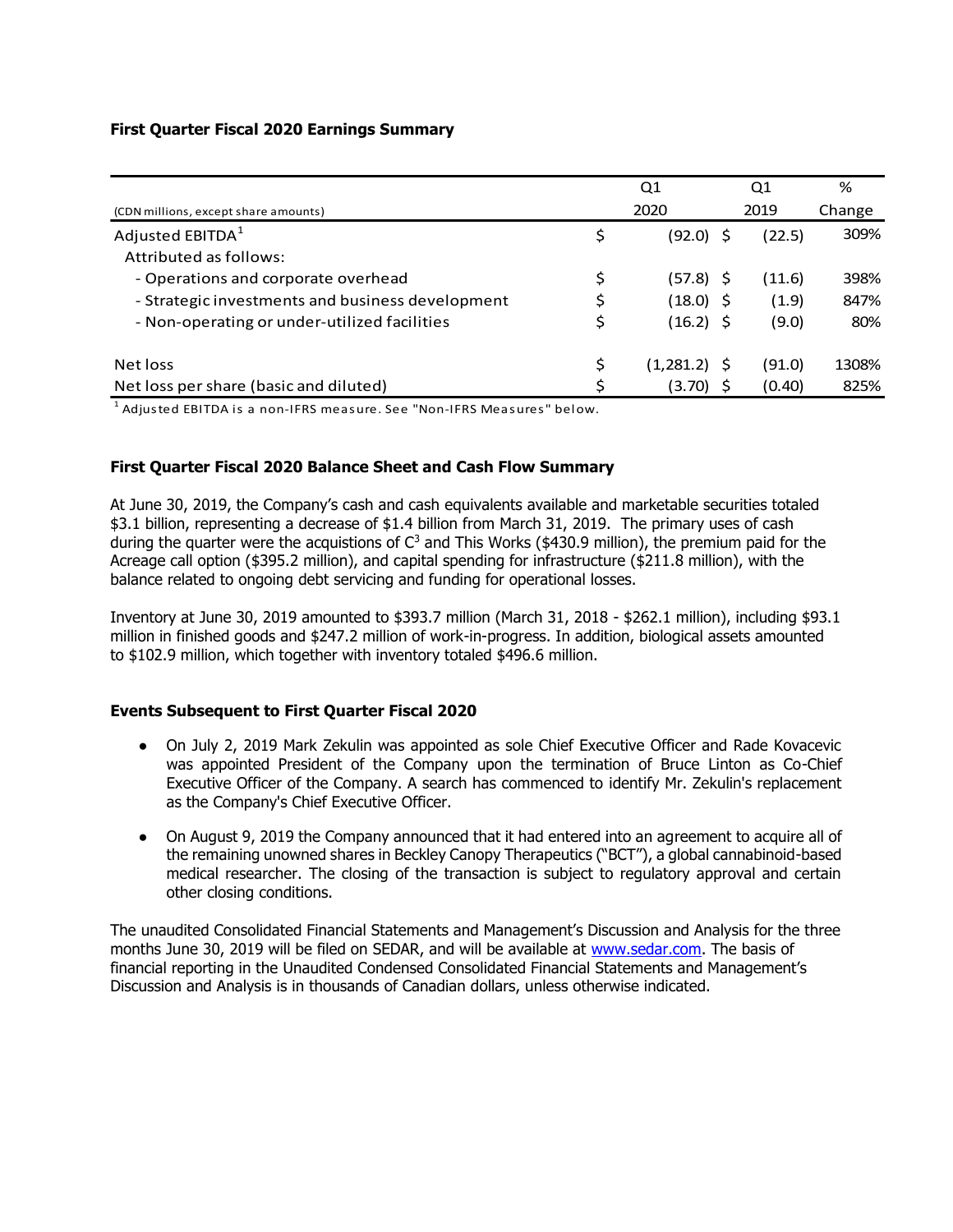#### **Non-IFRS Measures**

Gross margin percentage, before fair value impacts in cost of sales, a non-IFRS measure, is a key operational metric that does not have any standardized meaning prescribed by IFRS and may not be comparable to similar measures presented by other companies. This measure is calculated as net revenue less inventory production costs expensed to cost of sales, divided by net revenue, and may be computed from the consolidated statements of operations presented within this news release.

Adjusted EBITDA, a non-IFRS measure, is a key operational metric that does not have any standardized meaning prescribed by IFRS and may not be comparable to similar measures presented by other companies. Adjusted EBITDA is calculated as earnings before interest, tax, depreciation and amortization, share-based compensation expense, fair value changes and other non-cash items, and further adjusted to remove acquisition-related costs. The Company attributes Adjusted EBITDA to its operations and corporate overhead, strategic investments and business developments, and non-operating or underutilized facilities. The Adjusted EBITDA reconciliation is presented within this news release and explained in Management's Discussion & Analysis under "Adjusted EBITDA (Non-IFRS Measure)", a copy of which will be filed on SEDAR.

#### **Webcast and Conference Call Information**

The Company will host a conference call and audio webcast with Mark Zekulin, CEO and Mike Lee, CFO at 8:30 AM Eastern Time on August 15, 2019.

Webcast Information A live audio webcast will be available at: https://event.on24.com/wcc/r/2051231/A14492AD4B016E74A761B5AF588F79D4

Calling Information Toll Free Dial-In Number: 1-888-231-8191 International Dial-In Number: (647) 427-7450 Conference ID: 5299923

Replay Information A replay of the call will be accessible by telephone until 11:59 PM ET on September 15, 2019. Toll Free Dial-in Number: 1-855-859-2056 Replay Password: 5299923

Contact: Caitlin O'Hara Media Relations [Caitlin.Ohara@canopygrowth.com](mailto:Caitlin.Ohara@canopygrowth.com) 613-291-3239

Investor Relations Tyler Burns [Tyler.Burns@canopygrowth.com](mailto:Tyler.Burns@canopygrowth.com) 855-558-9333 ext. 122

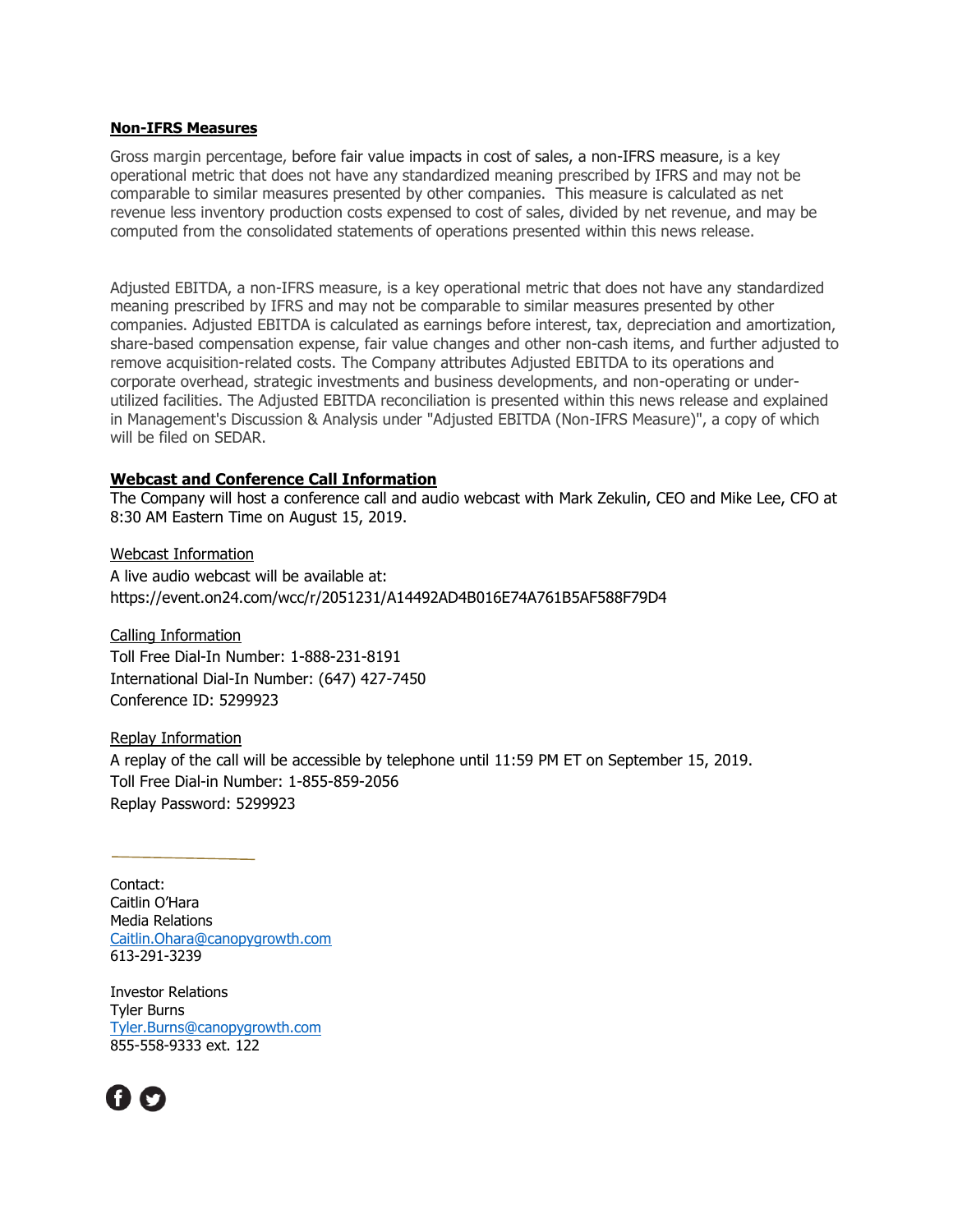#### **About Canopy Growth Corporation**

Canopy Growth (TSX:WEED, NYSE:CGC) is a world-leading diversified cannabis, hemp and cannabis device company, offering distinct brands and curated cannabis varieties in dried, oil and Softgel capsule forms, as well as medical devices through the Company's subsidiary, Storz & Bickel GMbH & Co. KG. From product and process innovation to market execution, Canopy Growth is driven by a passion for leadership and a commitment to building a world-class cannabis company one product, site and country at a time. The Company has operations in over a dozen countries across five continents.

The Company's medical division, Spectrum Therapeutics is proudly dedicated to educating healthcare practitioners, conducting robust clinical research, and furthering the public's understanding of cannabis, and has devoted millions of dollars toward cutting edge, commercializable research and IP development. Spectrum Therapeutics sells a range<br>of full-spectrum products using its colour-code

The Company operates retail stores across Canada under its award-winning Tweed and Tokyo Smoke banners. Tweed is a globally recognized cannabis brand which has built a large and loyal following by focusing on quality products and meaningful customer relationships.

From our historic public listing on the Toronto Stock Exchange and New York Stock Exchange to our continued international expansion, pride in advancing shareholder value through leadership is engrained in all we do at Canopy Growth. Canopy Growth has established partnerships with leading sector names including cannabis icons Snoop Dogg and Seth Rogen, breeding legends DNA Genetics and Green House Seeds, and Fortune 500 alcohol leader Constellation Brands, to name but a few. Canopy Growth operates eleven<br>licensed cannabis production sites with over 5.2 millio information visit www.cano

#### **Notice Regarding Forward Looking Statements**

This news release contains "forward-looking statements" within the meaning of the United States Private Securities Litigation Reform Act of 1995 and "forward-looking information" within the meaning of applicable Canadian securities legislation. Often, but not always, forward-looking statements and information can be identified by the use of<br>phrases or state that certain actions, events materially different from any future results, performance or achievements expressed or implied by the forward-looking statements or information contained in this news release. Examples of such statements include statements with respect to the Company's expectations with respect to the Q1 fiscal 2020 harvest, the Company's expectation for additional finished inventory available for sale in Q2 fiscal 2020, bringing CBD products to market by the end of fiscal 2020, the accelerated market expansion for Acreage, the<br>anticipated benefits of the rebranding of Spe Increase in Canadian and Danish product availability, the anticipated increased sales from Storz & Bickel, the expectation that facilities will be fully operational in the months ahead, the launch of new CBD consumer products and brands in fiscal 2020, the timing for implementation of the transaction with Acreage. Risks, uncertainties and other factors involved with forward-looking information could cause actual events, results, performance, prospects and opportunities to differ materially from those expressed or implied by such forward-looking information, including changes in laws, regulations and guidelines; compliance with laws; international laws; operational, regulatory and other risks; execution of business strategy; management of growth; difficulty to forecast; reliance on licences; risks inherent in an agricultural business; contracts with provincial and territorial governments; constraints on marketing products; risks inherent in acquisitions and investments; expansion into foreign jurisdictions; governmental regulations; cannabis is a controlled substance in the United States; Farm Bill risks; assumptions as to the ability of the parties to receive, in a timely manner and on satisfactory terms, the<br>necessary regulatory and court approvals May 17, 2019 and in the annual information form dated June 27, 2018 and filed with Canadian securities regulators and available on the Company's issuer profile on SEDAR at www.sedar.com. Readers are cautioned that the foregoing list of factors is not exhaustive. Although the Company believes that the assumptions and factors used in preparing the forward-looking information or forward-looking statements in this news release are reasonable, undue reliance should not be placed on such information and no assurance can be given that such events will occur in the disclosed time frames or at all. The forward-looking information and forward-looking statements included in this news release are made as of the date of this news release and the Company does not undertake an obligation to publicly update such forward-looking information or forward-looking information to reflect new information, subsequent events or otherwise unless required by applicable securities laws.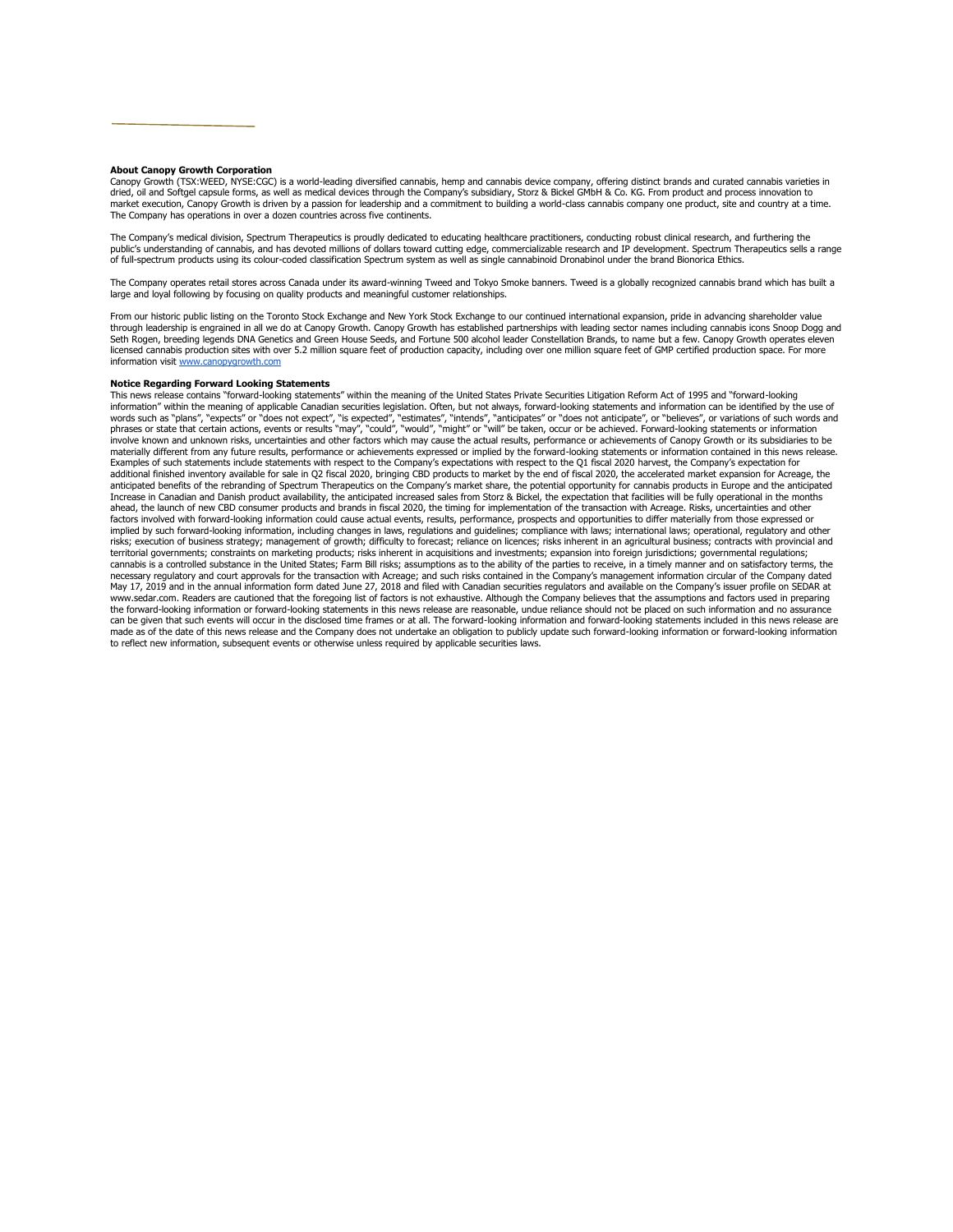| <b>CANOPY GROWTH CORPORATION</b>                                |                 |                 |
|-----------------------------------------------------------------|-----------------|-----------------|
| CONDENSED INTERIM CONSOLIDATED STATEMENTS OF FINANCIAL POSITION |                 |                 |
| <b>UNAUDITED</b>                                                | <b>June 30,</b> | March 31,       |
| (Expressed in CDN \$000's)                                      | 2019            | 2019            |
|                                                                 |                 |                 |
| <b>Assets</b>                                                   |                 |                 |
| <b>Current assets</b>                                           |                 |                 |
| Cash and cash equivalents                                       | \$<br>1,816,632 | \$<br>2,480,830 |
| Marketable securities                                           | 1,324,255       | 2,034,133       |
| Amounts receivable                                              | 102,766         | 106,974         |
| <b>Biological assets</b>                                        | 102,908         | 78,975          |
| Inventory                                                       | 393,738         | 262,105         |
| Prepaid expenses and other current assets                       | 124,042         | 107,123         |
|                                                                 | 3,864,341       | 5,070,140       |
| Investments in equity method investees                          | 113,321         | 112,385         |
| Other financial assets                                          | 746,691         | 363,427         |
| Property, plant and equipment                                   | 1,429,285       | 1,096,340       |
| Intangible assets                                               | 528,607         | 519,556         |
| Goodwill                                                        | 1,931,915       | 1,544,055       |
| Other long-term assets                                          | 31,391          | 25,902          |
|                                                                 |                 |                 |
|                                                                 | \$<br>8,645,551 | \$<br>8,731,805 |
|                                                                 |                 |                 |
| <b>Liabilities</b>                                              |                 |                 |
| <b>Current liabilities</b>                                      |                 |                 |
| Accounts payable and accrued liabilities                        | \$<br>256,819   | \$<br>226,533   |
| Current portion of long-term debt                               | 18,288          | 103,716         |
| Other current liabilities                                       | 97,647          | 81,414          |
|                                                                 | 372,754         | 411,663         |
| Long-term debt                                                  | 787,508         | 842,259         |
| Deferred tax liability                                          | 104,118         | 96,031          |
| Share repurchase credit liability                               | 1,274,972       |                 |
| Other long-term liabilities                                     | 212,989         | 140,404         |
|                                                                 |                 |                 |
|                                                                 | 2,752,341       | 1,490,357       |
| Shareholders' equity                                            |                 |                 |
| Share capital                                                   | 6,074,786       | 6,026,618       |
| Other reserves                                                  | 2,902,704       | 1,673,472       |
| Accumulated other comprehensive income                          | (34, 057)       | 28,630          |
| Deficit                                                         | (3,334,686)     | (777, 087)      |
| Equity attributable to Canopy Growth Corporation                | 5,608,747       | 6,951,633       |
| Non-controlling interests                                       | 284,463         | 289,815         |
| <b>Total equity</b>                                             | 5,893,210       | 7,241,448       |
|                                                                 |                 |                 |
|                                                                 | \$<br>8,645,551 | \$<br>8,731,805 |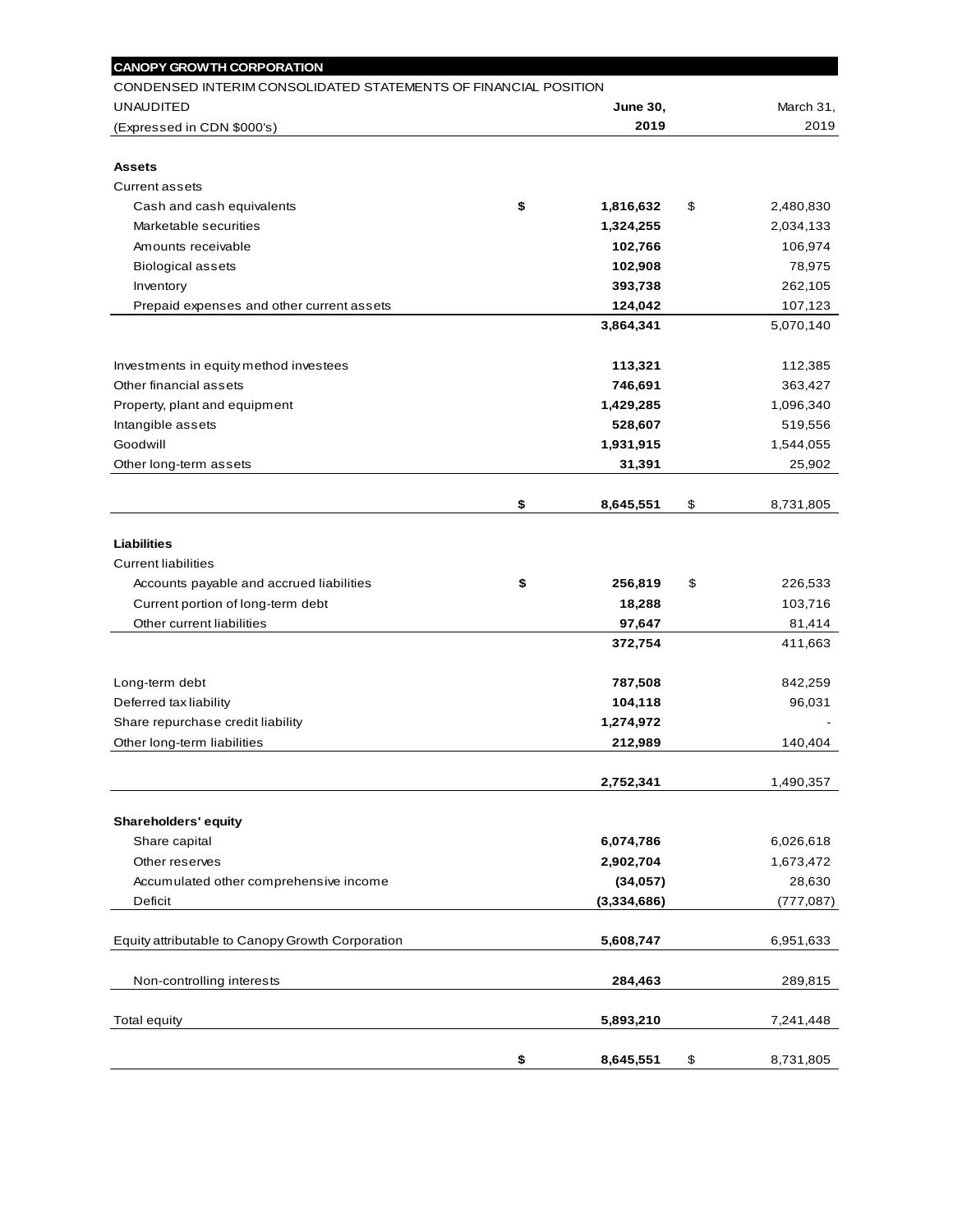| <b>CANOPY GROWTH CORPORATION</b>                                                                     |                     |                 |
|------------------------------------------------------------------------------------------------------|---------------------|-----------------|
| CONDENSED INTERIM CONSOLIDATED STATEMENTS OF OPERATIONS                                              |                     |                 |
| FOR THE THREE MONTHS ENDED JUNE 30, 2019 AND 2018                                                    |                     |                 |
| <b>UNAUDITED</b>                                                                                     | <b>June 30,</b>     | June 30,        |
| (Expressed in CDN \$000's except share amounts)                                                      | 2019                | 2018            |
|                                                                                                      |                     |                 |
| Revenue                                                                                              | \$<br>103,391       | \$<br>25,916    |
| Excise taxes                                                                                         | 12,909              |                 |
|                                                                                                      |                     |                 |
| Net revenue                                                                                          | 90,482              | 25,916          |
|                                                                                                      |                     |                 |
| Inventory production costs expensed to cost of sales                                                 | 77,313              | 14,832          |
|                                                                                                      |                     |                 |
| Gross margin before the undernoted                                                                   | 13,169              | 11,084          |
|                                                                                                      |                     |                 |
| Fair value changes in biological assets included in                                                  |                     |                 |
| inventory sold and other inventory charges<br>Unrealized gain on changes in fair value of biological | 46,130              | 26,388          |
| assets                                                                                               | (139,019)           | (57, 289)       |
|                                                                                                      |                     |                 |
| Gross margin                                                                                         | 106,058             | 41,985          |
|                                                                                                      |                     |                 |
| Sales and marketing                                                                                  | 45,096              | 17,266          |
| Research and development                                                                             | 8,474               | 756             |
| General and administration                                                                           | 62,271              |                 |
|                                                                                                      |                     | 19,588          |
| Acquisition-related costs                                                                            | 13,182              | 1,884           |
| Share-based compensation expense<br>Share-based compensation expense related to                      | 77,081              | 23,072          |
| acquisition milestones                                                                               | 10,281              | 7,095           |
| Depreciation and amortization                                                                        | 12,779              | 3,030           |
|                                                                                                      |                     |                 |
| Operating expenses                                                                                   | 229,164             | 72,691          |
|                                                                                                      |                     |                 |
| Loss from operations                                                                                 | (123, 106)          | (30, 706)       |
|                                                                                                      |                     |                 |
| Loss on extinguishment of warrants                                                                   | (1, 176, 350)       |                 |
|                                                                                                      |                     | (62, 995)       |
| Other income (expense), net                                                                          | 32,621              |                 |
| Total other (expense) income, net                                                                    | (1, 143, 729)       | (62, 995)       |
|                                                                                                      |                     |                 |
| Loss before income taxes                                                                             | (1, 266, 835)       | (93, 701)       |
|                                                                                                      |                     |                 |
| Income tax (expense) recovery                                                                        | (14, 333)           | 2,723           |
| <b>Net loss</b>                                                                                      | \$                  | \$              |
|                                                                                                      | (1, 281, 168)       | (90, 978)       |
| Net loss attributable to:                                                                            |                     |                 |
| Canopy Growth Corporation                                                                            | \$<br>(1, 283, 055) | \$<br>(80, 277) |
| Non-controlling interests                                                                            | 1,887               |                 |
|                                                                                                      |                     | (10, 701)       |
|                                                                                                      | \$<br>(1, 281, 168) | \$<br>(90, 978) |
|                                                                                                      |                     |                 |
| Net loss per share, basic and diluted                                                                |                     |                 |
| Net loss per share:<br>Weighted average number of outstanding                                        | \$<br>(3.70)        | \$<br>(0.40)    |
| common shares:                                                                                       | 346,779,156         | 200,160,740     |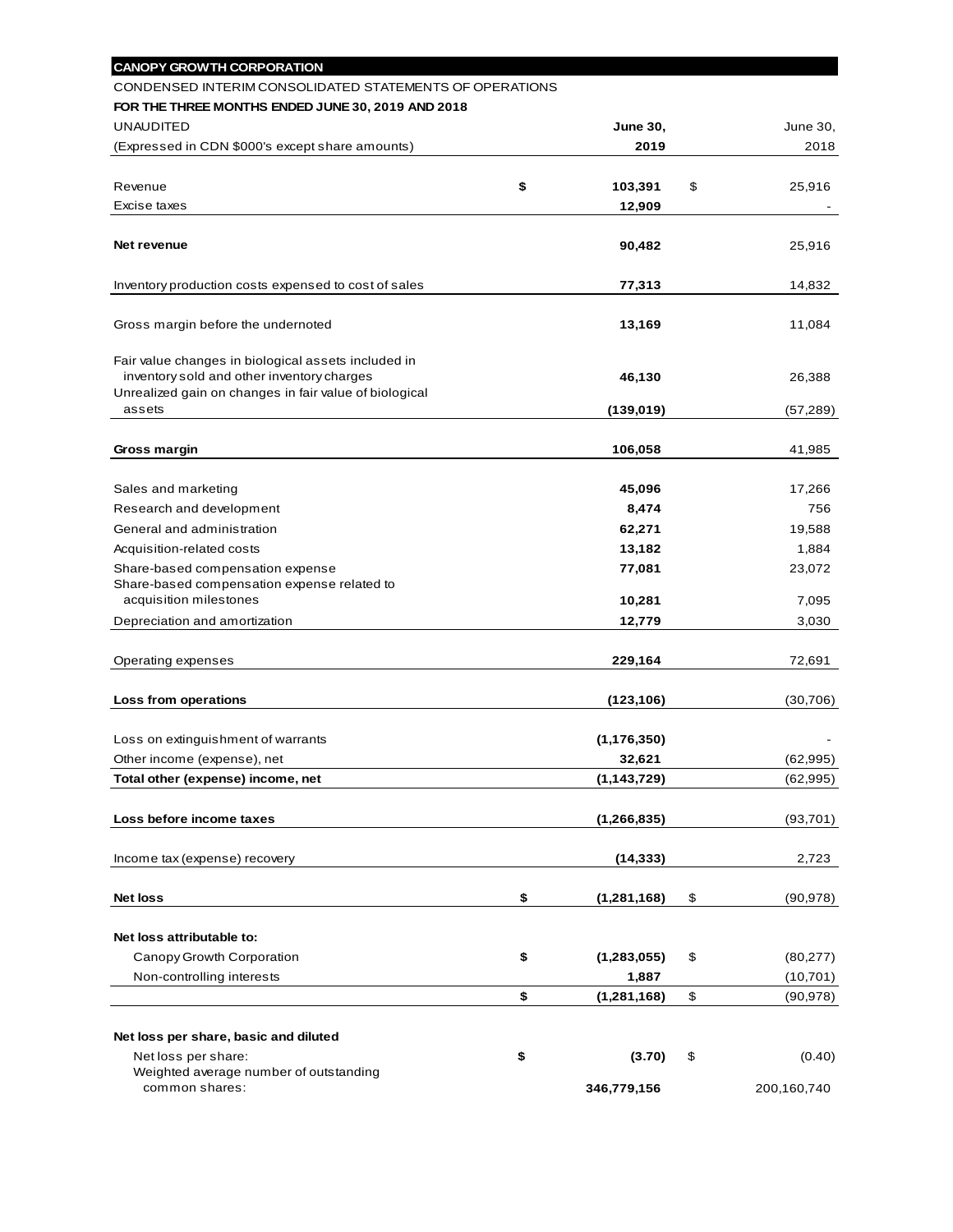| <b>CANOPY GROWTH CORPORATION</b>                                                           |                           |                    |
|--------------------------------------------------------------------------------------------|---------------------------|--------------------|
| CONDENSED INTERIM CONSOLIDATED STATEMENTS OF CASH FLOWS                                    |                           |                    |
| FOR THE THREE MONTHS ENDED JUNE 30, 2019 AND 2018                                          |                           |                    |
| UNA UDITED                                                                                 | June 30,                  | June 30,           |
| (Expressed in CDN \$000's)                                                                 | 2019                      | 2018               |
| Net inflow (outflow) of cash related to the following activities:                          |                           |                    |
| Operating                                                                                  |                           |                    |
| Net loss                                                                                   | \$<br>(1, 281, 168)<br>\$ | (90, 978)          |
| Adjustments for:                                                                           |                           |                    |
| Depreciation of property, plant and equipment                                              | 16,226                    | 3,661              |
| Amortization of intangible assets                                                          | 7,165                     | 2,632              |
| Share of loss on equity investments<br>Fair value changes in biological assets included in | 1,833                     | 2,569              |
| inventory sold and other charges                                                           | 46,130                    | 26,388             |
| Unrealized gain on changes in fair value of biological                                     |                           |                    |
| assets                                                                                     | (139, 019)                | (57, 289)          |
| Share-based compensation<br>Other assets                                                   | 87,362                    | 30,951<br>(3, 120) |
| Loss on extinguishment of warrants                                                         | 1,176,350                 |                    |
| Other income and expense                                                                   | (21, 400)                 | 58,152             |
| Income tax expense                                                                         | 14,333                    | (2,951)            |
| Non-cash foreign currency                                                                  | 2,834                     | 834                |
| Changes in non-cash operating w orking capital items                                       | (68, 936)                 | (38, 490)          |
|                                                                                            |                           |                    |
| Net cash used in operating activities                                                      | (158, 290)                | (67, 641)          |
|                                                                                            |                           |                    |
| Investing                                                                                  |                           |                    |
| Purchases and deposits of property, plant                                                  |                           |                    |
| and equipment                                                                              | (211, 824)                | (153, 654)         |
| Purchases of intangible assets                                                             | (1,768)                   | (2,815)            |
| Redemption (purchase) of marketable securities                                             | 687,818                   | (1,212)            |
| Investments in equity method investees                                                     | (2,824)                   | (3,500)            |
| Investments in other financial assets                                                      | (29, 414)                 | (21, 759)          |
| Premium paid for Acreage Call Option                                                       | (395, 190)                |                    |
| Net cash outflow on acquisition of subsidiaries                                            | (430,948)                 | (41)               |
| Change in acquisition related liabilities                                                  | (21,447)                  |                    |
| Net cash used in investing activities                                                      | (405, 597)                | (182, 981)         |
|                                                                                            |                           |                    |
| <b>Financing</b>                                                                           |                           |                    |
| Payment of share issue costs                                                               | (74)                      | (301)              |
| Proceeds from issuance of shares by Canopy Rivers                                          | 86                        | 787                |
| Proceeds from exercise of stock options                                                    | 16,077                    | 1,758              |
| Proceeds from exercise of warrants                                                         | 427                       | 133                |
| Issuance of long-term debt                                                                 |                           | 600,000            |
| Payment of long-term debt issue costs                                                      |                           | (16,045)           |
| Repayment of long-term debt                                                                | (98,207)                  | (374)              |
| Net cash (used) provided by financing activities                                           | (81,691)                  | 585,958            |
|                                                                                            |                           |                    |
| Effect of exchange rate changes on cash and cash equivalents                               | (18,620)                  |                    |
| Net cash (outflow) inflow                                                                  | (664, 198)                | 335,336            |
| Cash and cash equivalents, beginning of period                                             | 2,480,830                 | 322,560            |
|                                                                                            |                           |                    |
|                                                                                            |                           |                    |

**Cash and cash equivalents, end of period \$ 1,816,632** \$ 657,896